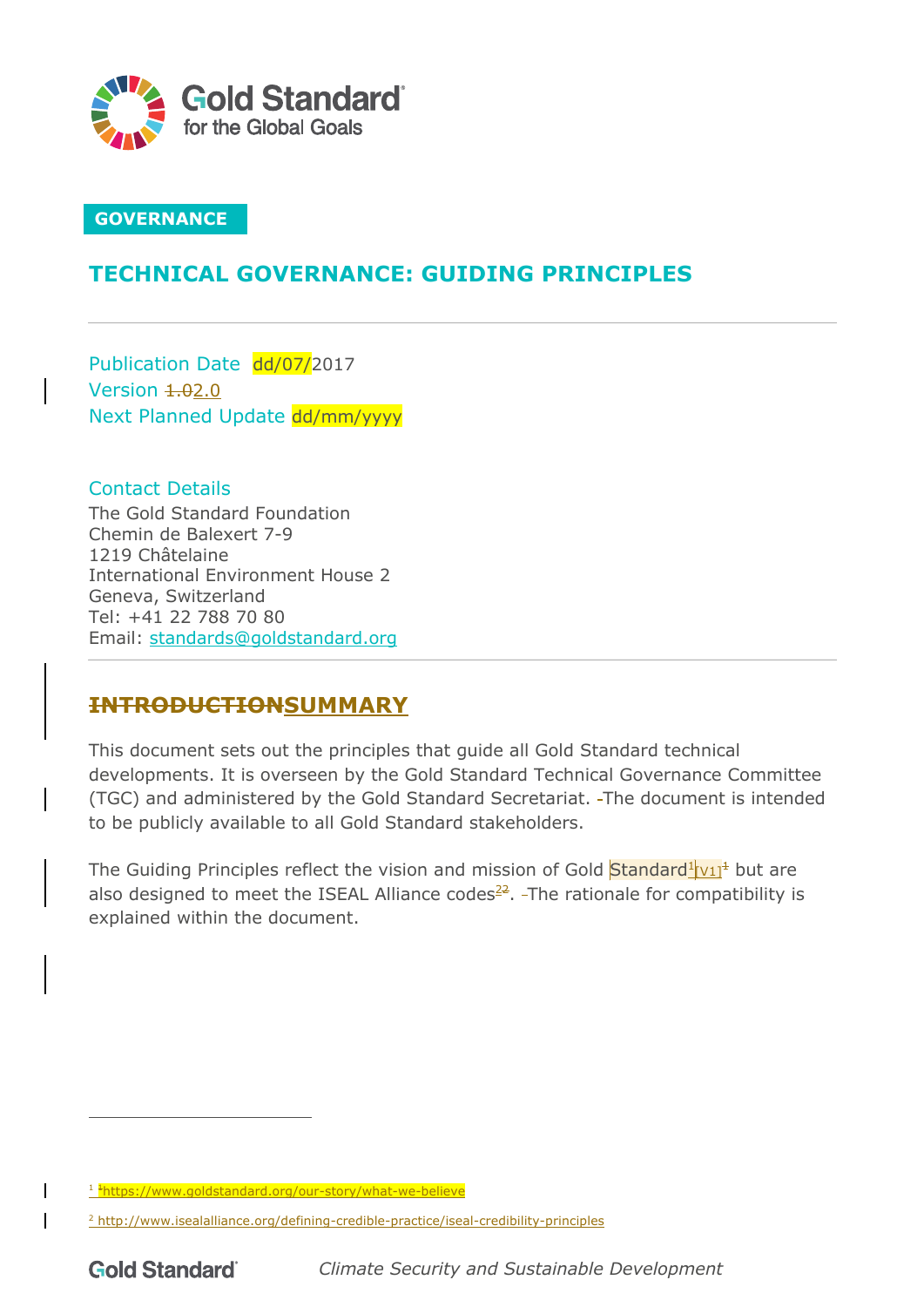# **TABLE OF CONTENTS**

|  | GOLD STANDARD TECHNICAL GOVERNANCE GUIDING PRINCIPLES ___________________________3 |  |
|--|------------------------------------------------------------------------------------|--|
|  |                                                                                    |  |
|  |                                                                                    |  |
|  |                                                                                    |  |
|  |                                                                                    |  |
|  |                                                                                    |  |
|  |                                                                                    |  |
|  |                                                                                    |  |
|  |                                                                                    |  |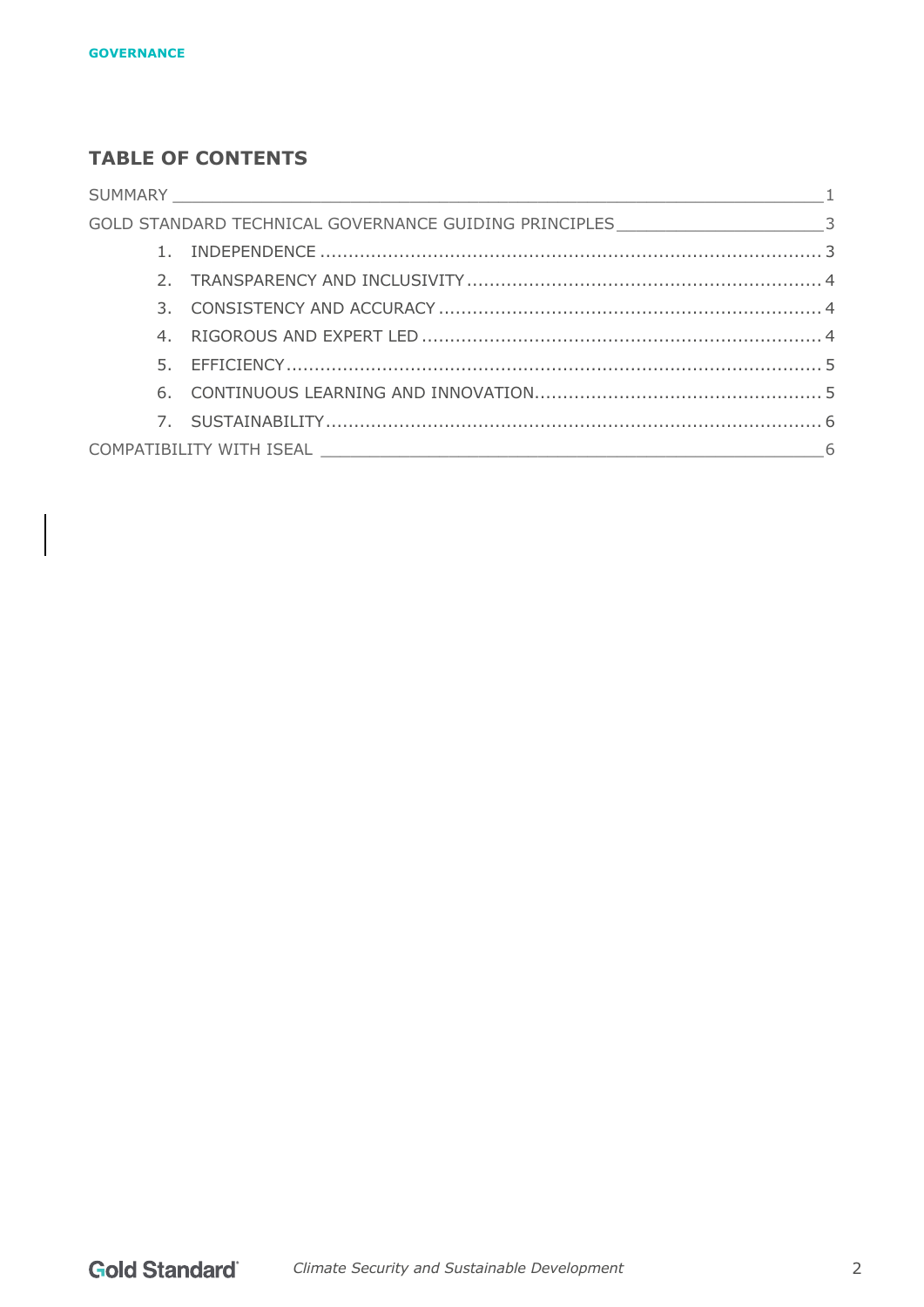# **GOLD STANDARD TECHNICAL GOVERNANCE GUIDING PRINCIPLES**

There are seven Guiding Principles that govern the way Gold Standard carries out and administers all technical developments. These are summarised in figure 1, below. This section describes the purpose and broad approach for each Guiding Principle:





# **1. INDEPENDENCE**

**PRINCIPLE:** All Gold Standard developments, including standards setting, development of tools and guidance, assurance and oversight and governance shall be governed and decided upon independently and impartially.

### **IN PRACTICE:** This means that:

- a. Independent technical governance bodies are established to take all technical decisions and approve standards, tools, guidelines and structures and procedures.
- b. A robust Conflict of Interest policy shall be implemented at all times.
- c. Assurance shall depend upon competent, independent third-party individuals or organisations.
- d. Assurance providers shall be subject to independent oversight and performance management.
- e. Funders of new developments shall not have undue influence or casting vote over any decision or certification.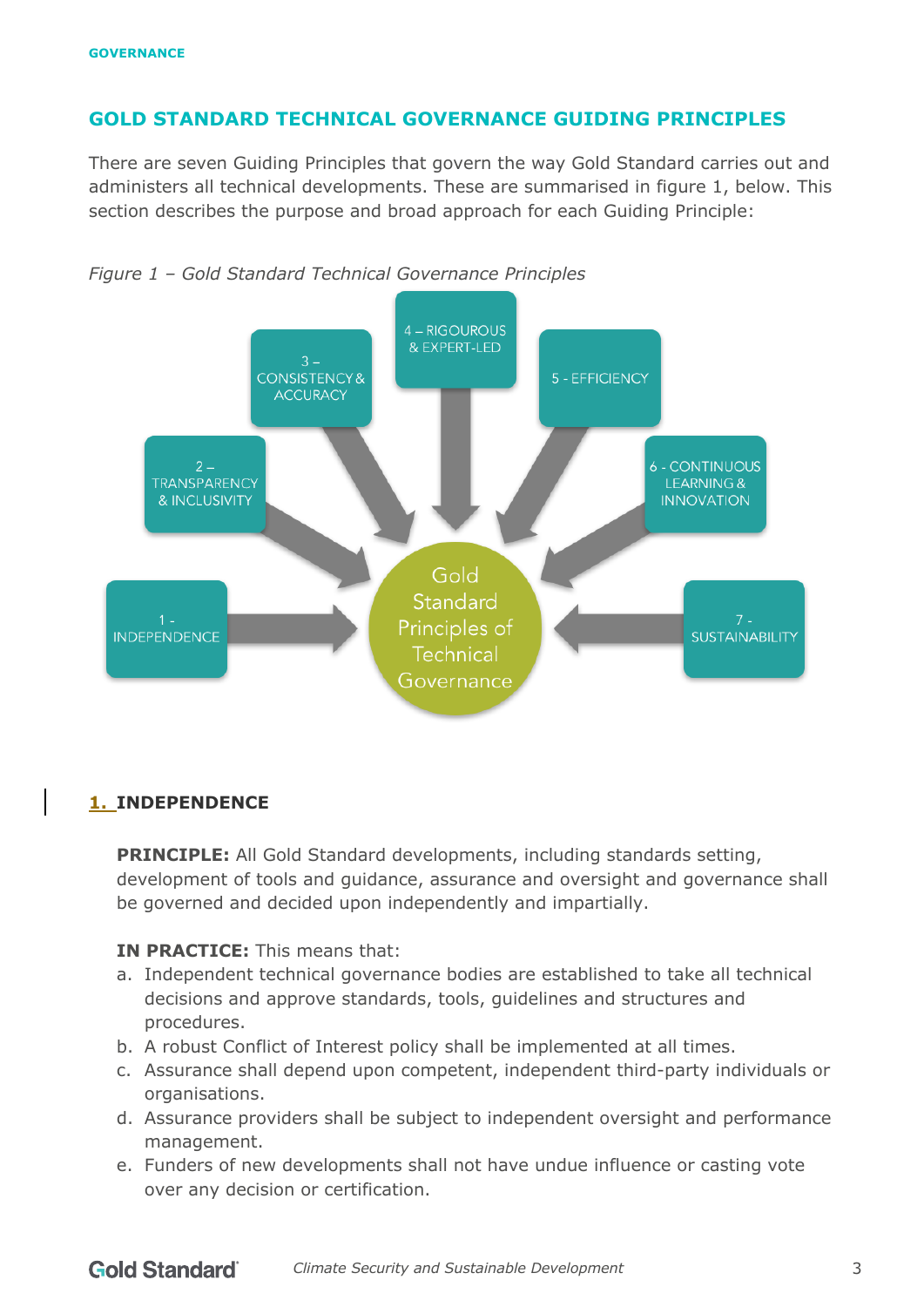## **1.2. TRANSPARENCY AND INCLUSIVITY**

**PRINCIPLE:** The approach to, and outcomes of governance and decision making for all Gold Standard technical developments shall be transparent. Stakeholders shall be represented in technical governance and can participate in developments and assurance.

#### **IN PRACTICE:** This means that- :

- a. Gold Standard shall publish the Guiding Principles, Standards Setting Procedures, Grievance Procedures, Assurance and Oversight Procedures and relevant Terms of Reference to the Gold Standard website.
- b. For major new developments and updates, Gold Standard shall publish a notification and appropriate rationale to its website and notify stakeholders early in the development. Feedback shall be sought from stakeholders at this early stage as appropriate.
- c. Technically focused public consultations shall be undertaken for new developments and major updates. Gold Standard shall take active steps to engage with stakeholders during consultation periods.
- d. Technical decisions and supporting rationale shall be published to the Gold Standard website.
- e. Decision making committees and working groups shall aim to include representatives of key stakeholder groups, experts and a cross section of gender and geographic user groups.
- f. Assurance and oversight decisions shall be made available to Gold Standard stakeholders for comment.

# **2.3. CONSISTENCY AND ACCURACY**

**PRINCIPLE:** Technical governance shall ensure the consistency of rationale and detail and the accuracy and veracity of claims arising from the use of the standard and assurance.

#### **IN PRACTICE:** This means that-

- a. The approach to technical governance shall include the cross-referencing and involvement of members and stakeholders from various aspects to ensure overall consistency.
- b. The truthfulness, accuracy and verifiability of claims arising shall be a core consideration of new standards and methodologies as well as major updates.

# **3.4. RIGOROUS AND EXPERT LED**

**PRINCIPLE:** Gold Standard technical governance shall be expert-led and focus on quality of outcome (for standards and methodologies) or on accuracy (for assurance and oversight).

#### **IN PRACTICE:** This means that-

a. Gold Standard shall convene experts to govern and decide upon all technical developments. Where necessary, experts from outside the existing Gold Standard network shall be approached to join such groups and committees.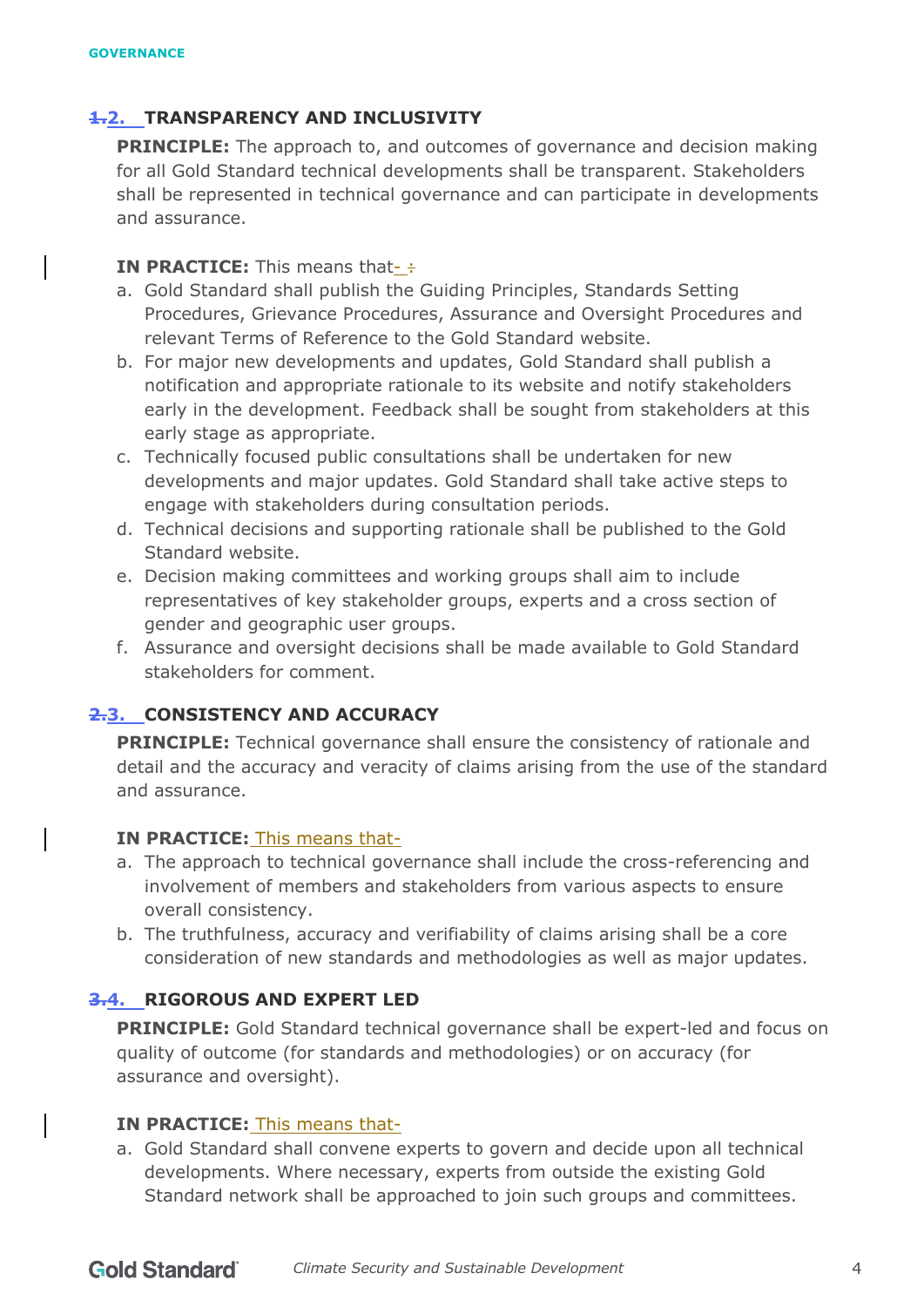- b. The Gold Standard Secretariat shall recognise the limitations of its technical expertise and supplement this as required.
- c. For the development of standards and methodologies, best practice and quality of outcome shall be a core consideration, considering the views of stakeholders and matters of practicality as required.
- d. For the development of assurance and oversight procedures, the accuracy and veracity of claims arising shall be a core focus, as well as quality of performance of those responsible for audit.

# **4.5. EFFICIENCY**

**PRINCIPLE:** With particular consideration for Project Developers and Gold Standard funders, the approach to technical governance shall be as efficient as practicable. The approach taken shall be relevant and appropriate and mindful of stakeholder requirements.

# **IN PRACTICE:** This means that-

The governance approach shall be flexible and able to convene structures (in line with the Guiding Principles) that can resolve issues and take decisions promptly and efficiently.

- a. Duplication of governance shall be avoided. Authority may be delegated to Working Groups, Committees and Secretariat as deemed appropriate.
- b. Duplication of the work of other standards shall be avoided. An environmental scan of other standards work shall be conducted for the development of new standards and methodologies. Where appropriate, a coordination or recognition of other standards work shall be explored.

# **5.6. CONTINUOUS LEARNING AND INNOVATION**

**PRINCIPLE:** Gold Standard shall continuously review and improve its standards, tools, guidance, assurance and oversight approaches and governance. A culture of innovation shall be encouraged, allowing for openness to new ideas and solutions and testing with stakeholders and projects.

#### **IN PRACTICE:** This means that-

- a. Gold Standard shall develop and implement a quality plan for its standards, tools, methodologies, assurance and oversight procedures and governance. This shall involve the planned, regular review and update of key documentation and procedures.
- b. Gold Standard shall be receptive to new ideas and innovations from its stakeholders
- c. Gold Standard allows for the testing of new approaches in a pilot format, communicating transparently to stakeholders where this is the case.

 $a -$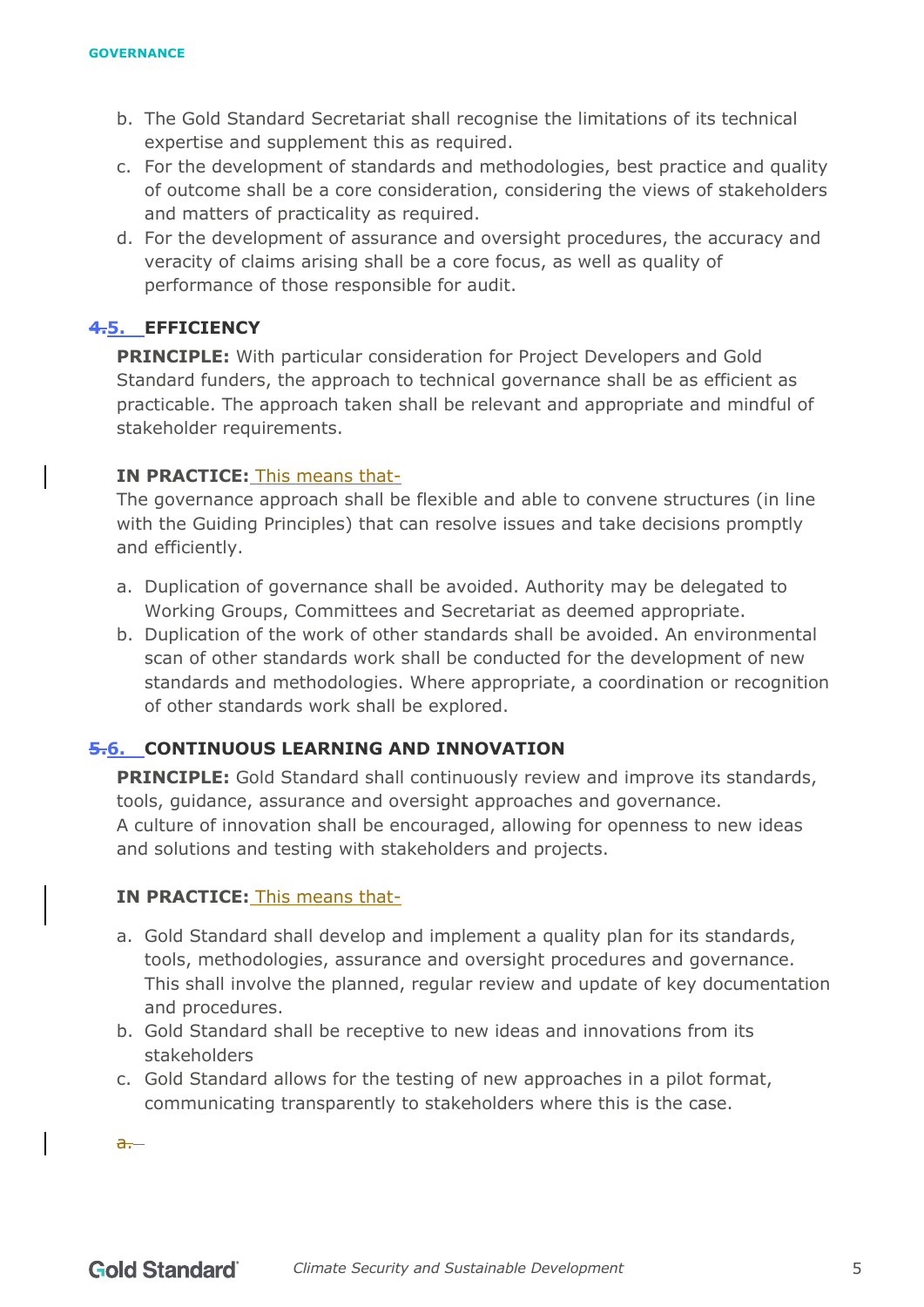# **6.7. SUSTAINABILITY**

**PRINCIPLE:** All governance decisions are taken with the Gold Standard Vision and Mission in mind.

### **IN PRACTICE:** This means that-

- a. All members of the Gold Standard governance community shall sign up to Terms of Reference that refer to the Vision and Mission. All governance Terms of Reference and procedures shall also refer to the Vision and Mission.
- b. The new development or update of all standards, tools, methodologies, assurance and oversight and governance shall be justifiable against the Vision and Mission.
- c. All Gold Standard work products shall be developed with the long term financial sustainability of the organisation in mind.

## **COMPATIBILITY WITH ISEAL**

Gold Standard technical governance is designed to be fully compatible with the ISEAL Credibility Principles. This section briefly describes the two sets of principles in order to explain how this is achieved:

#### **ISEAL CREDIBILITY PRINCIPLE GOLD STANDARD PRINCIPLE**

#### **1. Sustainability**

Standards scheme owners clearly define and

#### **2. Improvement**

Standards scheme owners seek to understand their impacts and measure and demonstrate progress towards their intended outcomes. They regularly integrate learning and encourage innovation to increase benefits to people and the environment.

#### **3. Relevance**

Standards are fit for purpose. They address the most significant sustainability impacts of a product, process, business or service; only include requirements that contribute to their objectives; reflect best scientific understanding and relevant international norms; and are adapted where necessary to local conditions.

INNOVATIONContinuous Learning and Innovation

See Principle 6 – CONTINUOUS

See Principle 5 –EFFICIENCY Efficiency and 7 -SUSTAINABILITYSustainability

See Principle - 7 SUSTAINABILITY<del>7</del> **Sustainability** 

LEARNING AND

communicate their sustainability objectives and approach to achieving them. They make decisions that best advance these objectives.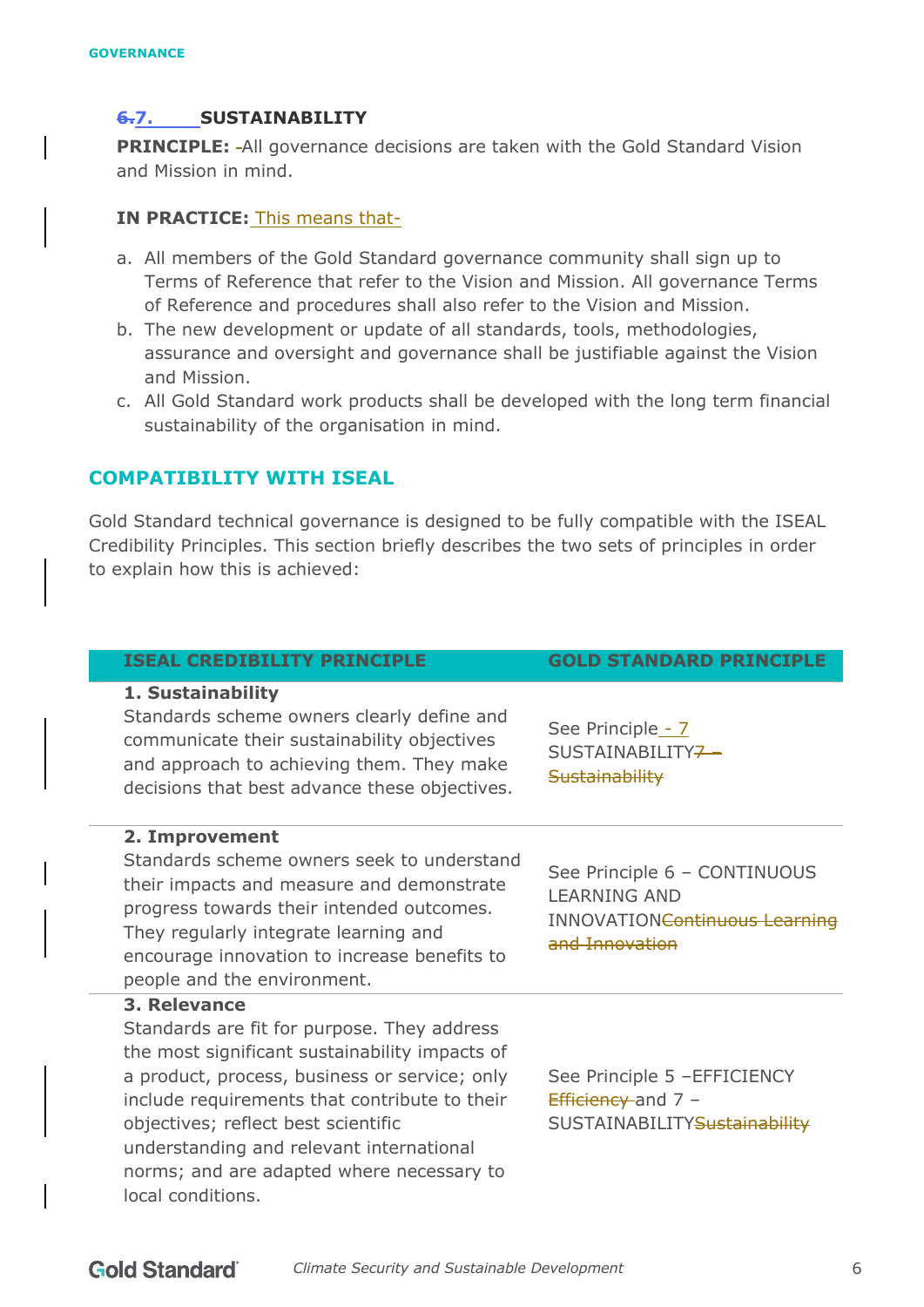#### **4. Rigour**

All components of a standards system are structured to deliver quality outcomes. In particular, standards are set at a performance level that results in measurable progress towards the scheme's sustainability objectives, while assessments of compliance provide an accurate picture of whether an entity meets the standard's requirements.

See Principle 4 – RIGOROUS AND EXPERT LEDRigorous and Expert Led

See Principle 2 – TRANSPARENCY AND INCLUSIVITY Transparency &

**Inclusivity** 

**Inclusivity** 

**Inclusivity** 

### **5. Engagement**

Standard-setters engage a balanced and representative group of stakeholders in standards development. Standards systems provide meaningful and accessible opportunities to participate in governance, assurance and monitoring and evaluation. They empower stakeholders with fair mechanisms to resolve complaints.

#### **6. Impartiality**

Standards systems identify and mitigate conflicts of interest throughout their operations, particularly in the assurance process and in governance. Transparency, accessibility and balanced representation contribute to impartiality.

**7. Transparency**

Standards systems make relevant information freely available about the development and content of the standard, how the system is governed, who is evaluated and under what process, impact information and the various ways in which stakeholders can engage.

**8. Accessibility**

To reduce barriers to implementation, standards systems minimise costs and overly burdensome requirements. They facilitate access to information about meeting the standard, training, and financial resources to build capacity throughout supply chains and for actors within the standards system.

See Principle 2 – TRANSPARENCY AND INCLUSIVITY Transparency &

See Principle 2 – TRANSPARENCY AND INCLUSIVITYTransparency &

See Principle 1 – INDEPENDENCEIndependence

**Gold Standard** *Climate Security and Sustainable Development* 7